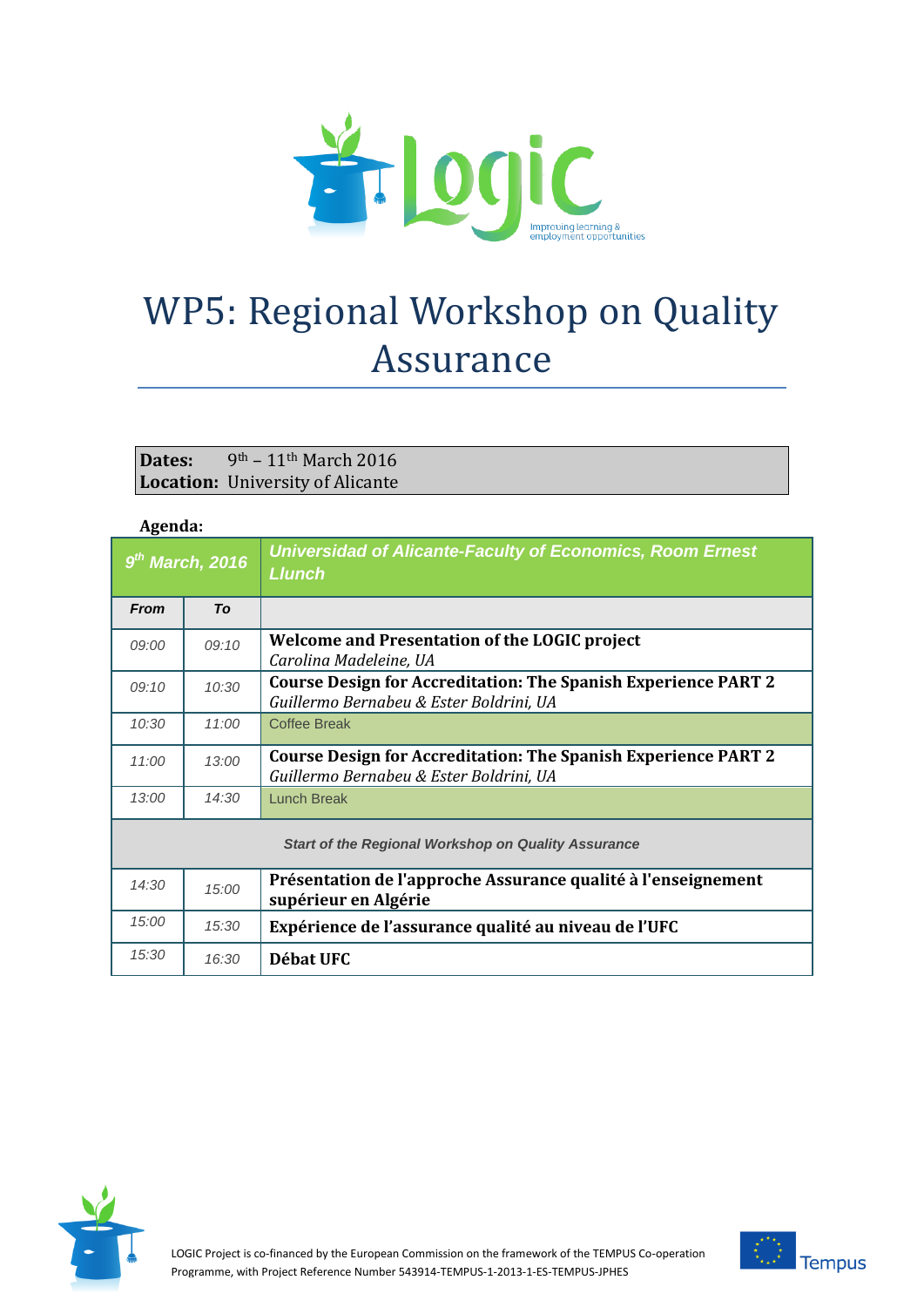| 10 March, 2016                                                                                                                                                                                                                                                                                                                                                                              |       | <b>Universidad of Alicante</b>                                                                    |  |  |
|---------------------------------------------------------------------------------------------------------------------------------------------------------------------------------------------------------------------------------------------------------------------------------------------------------------------------------------------------------------------------------------------|-------|---------------------------------------------------------------------------------------------------|--|--|
| <b>From</b>                                                                                                                                                                                                                                                                                                                                                                                 | To    |                                                                                                   |  |  |
| Reflexions et objectives:<br>1. La rédaction des diplômes en compétences : démarche et réalisations de l'Université<br><b>Grenoble Alpes</b><br>(Programm design, program objectives and public information)<br>2. (LLL, validation des acquis expérience et blocs de compétences en réseaux et                                                                                             |       |                                                                                                   |  |  |
| télécommunication)<br>3. Développement de formations de technicien en algérie : l'expérience de l'ADIUT,<br>opportunités et qualifications pour l'emploi.<br>4. Workshop:                                                                                                                                                                                                                   |       |                                                                                                   |  |  |
| Pour chacune des équipes des universités partenaires :<br>A partir des travaux initiés lors du workshop à grenoble et des "guidelines" vues à l'automne<br>à Alicante:                                                                                                                                                                                                                      |       |                                                                                                   |  |  |
| - mettre en place de façon pratique et tangible une procédure qualité adaptée permettant la<br>mise en place effective de l'action de formation pour 2016/2017.                                                                                                                                                                                                                             |       |                                                                                                   |  |  |
| Les outils présentés :<br>Exemple de réglement des études et de communication extérieure (Assesment standart,<br>public information)<br>Méthode dévaluation des enseignements (teaching assesment)<br>Évaluation des actions de formation et intégration des retours étudiants.<br>Chaque partenaire présentera pendant 5à 10 minutes le résultat de son travail à la fin de la<br>journée. |       |                                                                                                   |  |  |
| 09:30                                                                                                                                                                                                                                                                                                                                                                                       | 10:30 | <b>Regional Workshop on Quality Assurance</b><br>Marc Oddon, Denis Lubineau & Roland Peluson, UJF |  |  |
| 10:30                                                                                                                                                                                                                                                                                                                                                                                       | 11:00 | <b>Coffee Break</b>                                                                               |  |  |
| 11:00                                                                                                                                                                                                                                                                                                                                                                                       | 13:00 | <b>Regional Workshop on Quality Assurance</b><br>Marc Oddon, Denis Lubineau & Roland Peluson, UJF |  |  |
| 13:00                                                                                                                                                                                                                                                                                                                                                                                       | 14:30 | <b>Lunch Break</b>                                                                                |  |  |
| 14:30                                                                                                                                                                                                                                                                                                                                                                                       | 15:00 | <b>Regional Workshop on Quality Assurance</b><br>Marc Oddon, Denis Lubineau & Roland Peluson, UJF |  |  |
| 15:00                                                                                                                                                                                                                                                                                                                                                                                       | 15:30 | <b>Regional Workshop on Quality Assurance</b><br>Marc Oddon, Denis Lubineau & Roland Peluson, UJF |  |  |
| 15:30                                                                                                                                                                                                                                                                                                                                                                                       | 16:30 | <b>Regional Workshop on Quality Assurance</b><br>Christian Friels & Doukas Dimitrios, FHJ         |  |  |
| <b>End of the Conference</b>                                                                                                                                                                                                                                                                                                                                                                |       |                                                                                                   |  |  |
| Social Dinner at La Mary at 20:30                                                                                                                                                                                                                                                                                                                                                           |       |                                                                                                   |  |  |



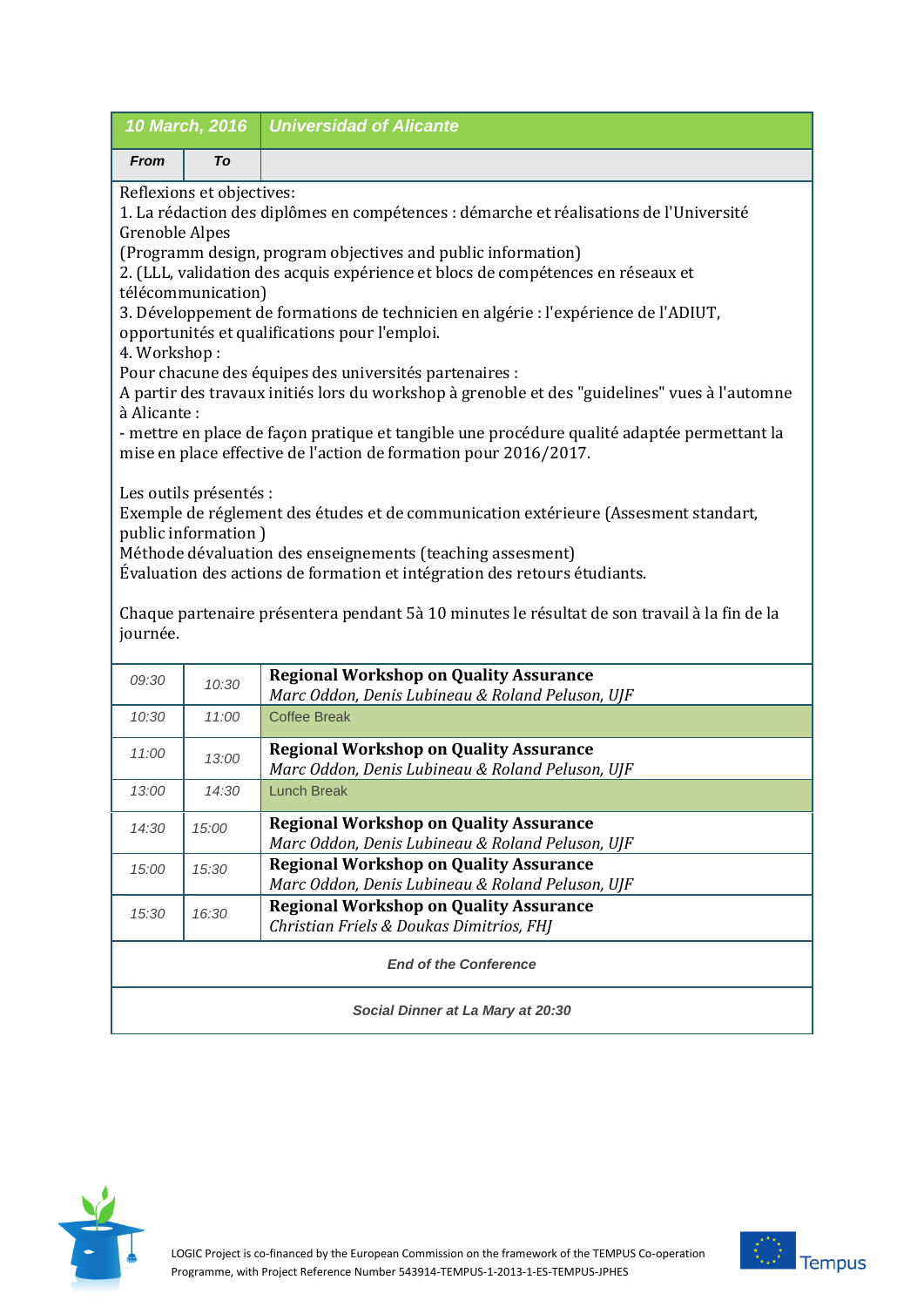| 11 March, 2016 |       | <b>Universidad of Alicante</b>                                                                                                                                                                                                                                                             |
|----------------|-------|--------------------------------------------------------------------------------------------------------------------------------------------------------------------------------------------------------------------------------------------------------------------------------------------|
| <b>From</b>    | To    | <b>Project Management Meeting</b>                                                                                                                                                                                                                                                          |
| 09:00          | 09:30 | Overview of the Project Implementation Status & Dissemination<br><b>Actions WP7</b><br>Carolina Madeleine, UA                                                                                                                                                                              |
| 10:00          | 11:30 | <b>WP6- Pilot LLL Courses</b><br>Fatiha Mansouri, UFC<br>Victor Clement, UA                                                                                                                                                                                                                |
| 12:00          | 13:00 | <b>Administrative Management</b><br>-staff<br>-equipment<br>Virjinia Ferrer, UA                                                                                                                                                                                                            |
| 13:00          | 13:30 | <b>Buffet Break</b>                                                                                                                                                                                                                                                                        |
| 13:30          | 14:00 | <b>LOGIC Network</b><br><b>Audrey Frith, EUCIS</b>                                                                                                                                                                                                                                         |
| 14:00          | 14:20 | <b>UMAB</b> to present on:<br>WP3: 3.6 Workshops per institution for Teaching Staff &<br>3.7 Feedback collection analysis<br>WP4: 4.1 Creation of a strategy, MISSION and objectives for the centres<br>& Official signature by President<br>4.3 Creation of an Observatory for LLL needs  |
| 14:20          | 14:40 | UFC to present on:<br>WP3: 3.6 Workshops per institution for Teaching Staff &<br>3.7 Feedback collection analysis<br>WP4: 4.1 Creation of a strategy, MISSION and objectives for the centres<br>& Official signature by President<br>4.3 Creation of an Observatory for LLL needs          |
| 14:40          | 15:00 | <b>USMBA</b> to present on:<br>WP3: 3.6 Workshops per institution for Teaching Staff &<br>3.7 Feedback collection analysis<br>WP4: 4.1 Creation of a strategy, MISSION and objectives for the centres<br>& Official signature by President<br>4.3 Creation of an Observatory for LLL needs |
| 15:00          | 15:20 | UM5 to present on:<br>WP3: 3.6 Workshops per institution for Teaching Staff &<br>3.7 Feedback collection analysis<br>WP4: 4.1 Creation of a strategy, MISSION and objectives for the centres<br>& Official signature by President<br>4.3 Creation of an Observatory for LLL needs          |
| 15:20          | 15:40 | <b>HITJS</b> to present on:<br>WP3: 3.6 Workshops per institution for Teaching Staff &<br>3.7 Feedback collection analysis<br>WP4: 4.1 Creation of a strategy, MISSION and objectives for the centres<br>& Official signature by President<br>4.3 Creation of an Observatory for LLL needs |